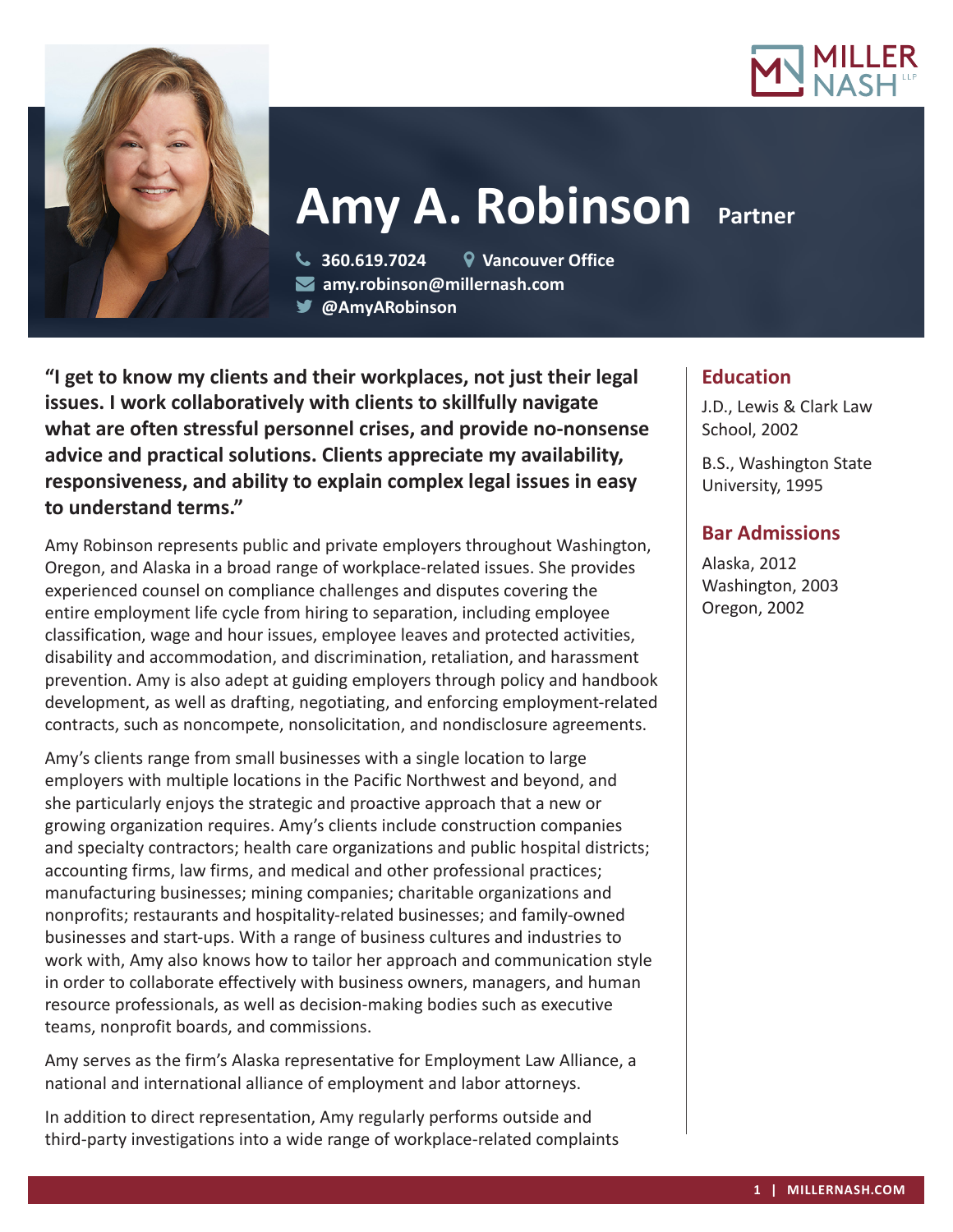

and concerns. She is also a frequent speaker and presenter to human resources professionals, managers and employees, clients, and trade and industry groups.

Before her legal career, Amy worked as a human resources professional and believes this foundation has provided her with a unique and keen awareness of the competing pressures, workplace dynamics, and practical challenges that her clients face every day. Unrelated to her practice of law, she holds a Senior Certified Professional (SHRM – SCP) credential from the Society for Human Resource Management (SHRM), as well as a Senior Professional Human Resources (SPHR) from the HR Certifications Institute.

### **Professional Activities**

- National Conference of Women's Bar Associations
	- GOOD Guys Committee, member, 2017-present
- Washington Women Lawyers Foundation, board of directors, 2009-present
- Washington Women Lawyers
	- Board of directors, 2003-present
	- President, 2008-2009
	- Judicial Evaluation Committee, chair, 2010-2014
	- Whatcom County Chapter, Member of the Year, 2006
- **LAW Advocates** 
	- Board of directors, 2003-2010
	- Chair, 2009-2010
	- Lawyers Take Orders, Auction Chair, 2005-2010
- Washington Young Lawyers Division, board of trustees, 2005-2008

#### **Civic Activities**

- Carson College of Business, WSU Vancouver Advisory Board, 2020-present
	- Vice chair, 2020-present
- Oregon Society of Association Management, board of directors, 2016-2017
- Washington State Human Resources Council
	- Board of directors
	- Southwest Region Director, 2015-2016
- Southwest Washington Society for Human Resource Management
	- Board of directors
	- Past president, 2014-2015
	- Membership director, 2011-2013

#### **Representative Experience**

#### **Employment Law**

 Represents employers before a host of state and federal agencies on workplace-related investigations and administrative matters, including the Equal Employment Opportunity Commission (EEOC), the Department of Labor (DOL), the federal Mine Safety and Health Review Commission (MSHRC), the Oregon Bureau of Labor and Industries (BOLI), the Washington State Human Rights Commission (WSHRC), and the Washington Department of Labor & Industries (L&I). Issues range from discrimination and retaliation complaints; audits and investigations regarding exempt classifications, meal and rest breaks, and other wage and hour practices; and fines and penalties associated with worker safety.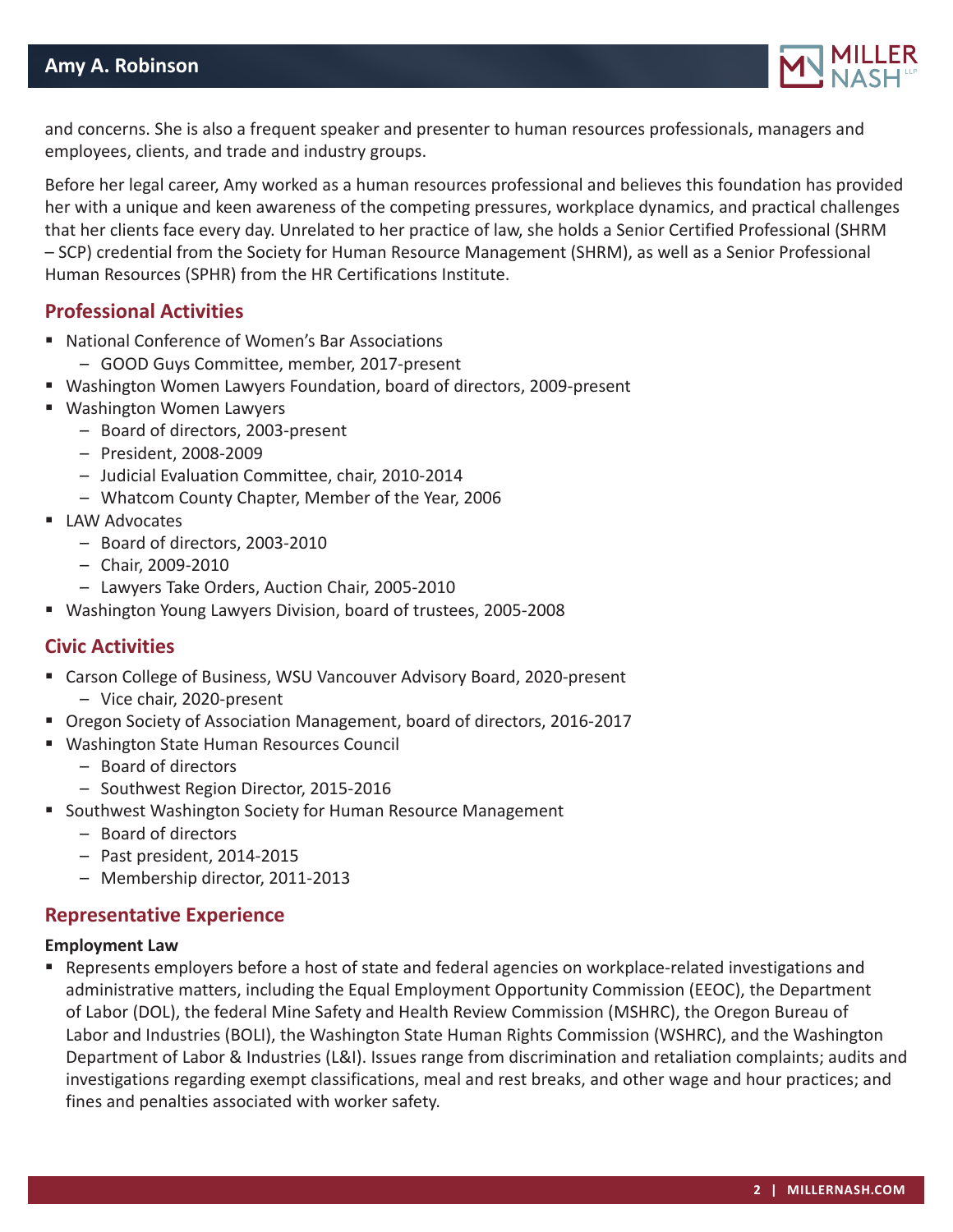

- Provides day-to-day counseling and guidance to large and small employers throughout Oregon and Washington regarding discipline, employee leaves, and attendance management to ensure compliance with state and federal leave laws, including medical leaves. This also includes training and strategies to avoid leave abuse.
- **Provides skilled guidance and compliance advice related to employment separations ranging from Voluntary** Separation Programs (VSPs), large scale group layoffs and other Reductions in Force (RIFs), and strategic reorganizations, to individual terminations and negotiations of separation agreements.
- Drafts, negotiates, enforces, and defends a variety of employment-related contracts, including executive agreements, noncompetition agreements, nonsolicitation agreements, and confidentiality/nondisclosure agreements.
- **Prepares tailored handbooks and employment-related policies and other documents for public and private** employers with multiple locations, operations, and job categories.
- Designs and conducts training for managers, HR personnel, and all staff on a host of workplace-related topics, including harassment, employee discipline, and wage and hour compliance.
- Advises managers and HR personnel on accommodation issues and light-duty requirements related to disabilities, workplace injuries, pregnancy, and religious practices, including strategies to avoid retaliation claims.
- Provides compliance assistance on a myriad of COVID-19-related matters, from design and implementation of workplace safety and health strategies to Families First Coronavirus Response Act (FFCRA) and other COVIDrelated leave policies and administration, to managing a remote workforce, vaccine mandates, and return-towork planning.

## **Publications**

Amy is a prolific writer on various topics. Following is a listing of publications since 2015. A complete list is available upon request.

- "Accommodating Religious Beliefs in a 'Post-pandemic' Workplace," Miller Nash, *Employment Law in Motion*, coauthor (June 2022)
- "Ninth Circuit Holds Temporary Conditions Can Trigger ADA Protections," Miller Nash, *Employment Law in Motion*, coauthor (May 2022)
- "Accommodating Religious Beliefs in a 'Post-Pandemic' Workplace," *Daily Journal of Commerce*, coauthor (Mar. 2022)
- "A Roadmap for the New Normal in the Workplace Under COVID-19" Miller Nash, *COVID-19 Resource Center* (Feb. 2022)
- "Considerations for Employers Contemplating a COVID-19 Vaccine Mandate (February 2022 Update)," Miller Nash, *News You Can Use*, coauthor (Feb. 2022)
- "The Supreme Court Blocks the Federal Vaccine Mandate for Large Employers; Greenlights Healthcare Vaccine Mandate," Miller Nash, *News You Can Use* (Jan. 2022)
- "OSHA Issues Emergency Temporary Standard on COVID-19 Vaccinations and Testing Mandates for Employers with 100 or More Employees," Miller Nash, *News You Can Use*, coauthor (Nov. 2021)
- "Considerations for Employers Contemplating a COVID-19 Vaccine Mandate (September 2021 Update)," Miller Nash, *News You Can Use*, coauthor (Sept. 2021)
- "Not So Fast! Workplace Mask Mandates May Not Be Over Just Yet," Miller Nash, *News You Can Use* (May 2021)
- "The American Rescue Plan Act–Key Takeaways for Employers," Miller Nash Graham & Dunn, *News You Can Use*, coauthor (Mar. 2021)
- "Considerations for Employers Contemplating a COVID-19 Vaccine Mandate," Miller Nash Graham & Dunn, *News You Can Use*, coauthor (Dec. 2020)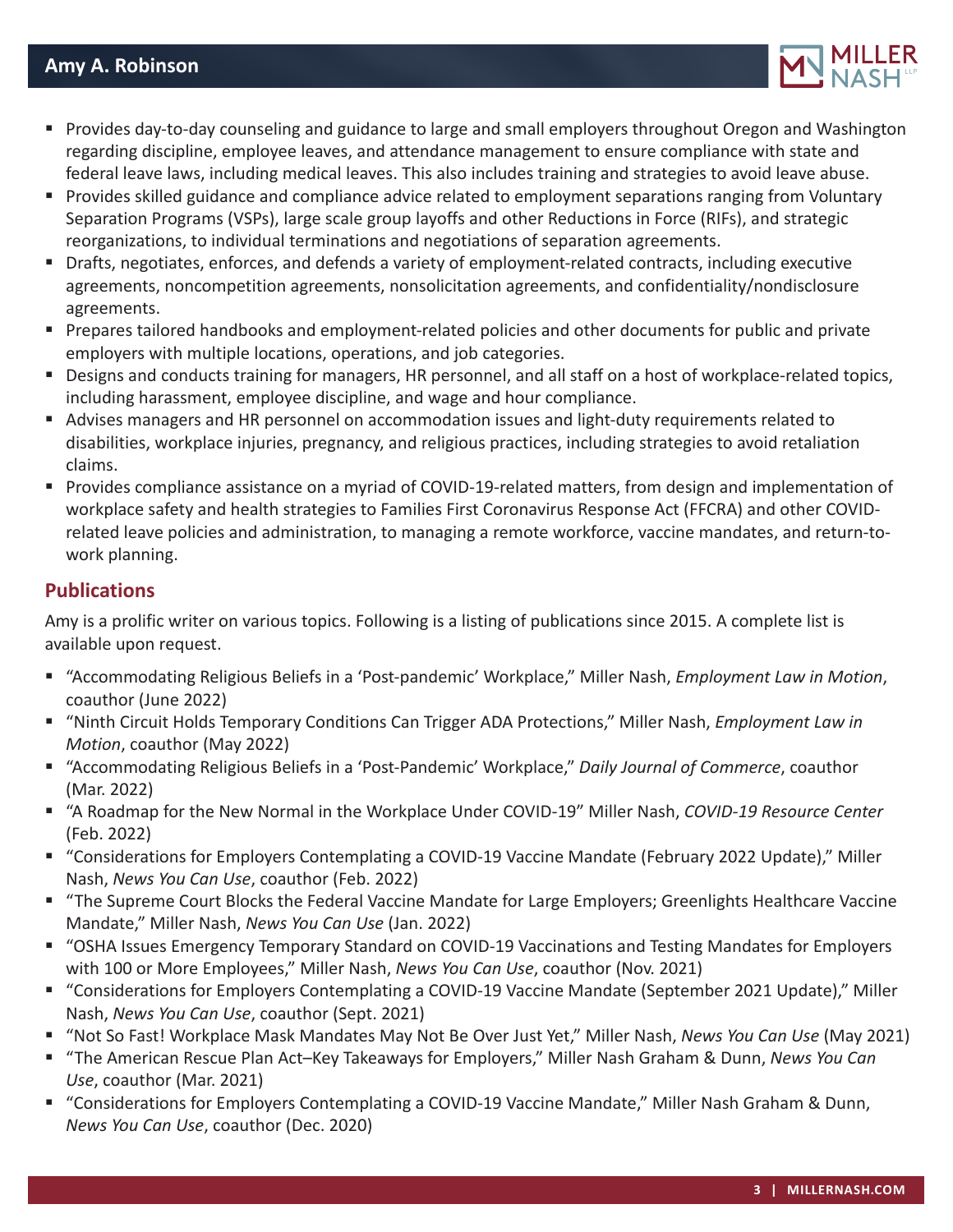

- "Washington Compensation Requirements—2021 Update," Miller Nash Graham & Dunn, *News You Can Use*, coauthor (Oct. 2020)
- "Managing Employee Performance When Mental Health or Substance Abuse Is Involved," International Public Management Association for Human Resources, *HR News* (Sept. 2020)
- "The ABCs of Employee Leave Related to Their Children's Schools Implementing Distance Learning," Miller Nash Graham & Dunn, *News You Can Use* (Aug. 2020)
- "COVID-19 Employer Alert: Potential Public Health Notification Requirements," Miller Nash Graham & Dunn, *News You Can Use* (July 2020)
- "REMINDER: New Pay Requirements—and Opportunities—Under the Washington Exempt Computer Professionals Begin July 1, 2020," Miller Nash Graham & Dunn, *News You Can Use* (June 2020)
- "A Roadmap for Reopening Workplaces in Washington and Oregon During COVID-19," Miller Nash Graham & Dunn, *News You Can Use* (June 2020)
- "Special Employment Law Considerations for the Remote Workplace," Miller Nash Graham & Dunn, *News You Can Use*, coauthor (May 2020)
- "Let's Get Back to Work! Construction Industry Personnel Considerations and Resources Related to COVID-19," Miller Nash Graham & Dunn, *From the Ground Up* (Apr. 2020)
- "Attention Employers: Washington Governor Mandates New Protections for High-Risk Employees During COVID-19 Pandemic," Miller Nash Graham & Dunn, *News You Can Use* (Apr. 2020)
- "Employers Should Know How CARES Act Impacts Unemployment Benefits," Miller Nash Graham & Dunn, *News You Can Use*, coauthor (Apr. 2020)
- "The Small Business Exemption to the FFCRA: Employers to Self-Certify," Miller Nash Graham & Dunn, *News You Can Use* (Apr. 2020)
- "DOL Issues Mandatory Poster and FAQ's Addressing the New Paid Federal Leaves," Miller Nash Graham & Dunn, *News You Can Use* (Mar. 2020)
- "Breaking Down the New Federal Emergency Paid-Leave Entitlements," Associated General Contractors of Washington (Mar. 2020)
- "Federal Government Requires Paid Child Care Leave Under FMLA and Provides Payroll Tax Credits" Miller Nash Graham & Dunn, *News You Can Use*, coauthor (Mar. 2020)
- "COVID-19 FAQs for Employers" Miller Nash Graham & Dunn, coauthor (Mar. 2020)
- "Watch for gray areas in new state leave law," *Vancouver Business Journal*, quoted (Jan. 2020)
- "Happy Paid Leave Eve: Some Common Questions and Observations About Washington's New Paid Family and Medical Leave to Help Employers Prepare for Compliance," Miller Nash Graham & Dunn, *News You Can Use* (Dec. 2019)
- "Addressing Employee Harassment Complaints," Miller Nash Graham & Dunn, *News You Can Use* (Dec. 2019)
- "Get Ready for Oregon's Paid Family Medical Leave Program," *Portland Business Journal* (Aug. 2019)
- "Oregon Enacts Paid Family and Medical Leave," Miller Nash Graham & Dunn, *Employment Law & Labor Relations Electronic Updates* (Jul. 2019)
- "L&I Proposal Would Drastically Change State's Overtime Rules," *The Columbian*, interview (Jul. 2019)
- "Employers: Are you ready for the new paid family & medical leave program?" *Vancouver Business Journal*, guest column author (Jan. 2019)
- "Heed Washington's New Paid Family and Disability Leave Program," *Daily Journal of Commerce*, op-ed author (Nov. 2018)
- "Be cautious when freelancing in the gig economy," *Vancouver Business Journal*, guest column author (Mar. 2018)
- "How will 'Weinstein effect' impact local business?" *Vancouver Business Journal*, quoted (Dec. 2017)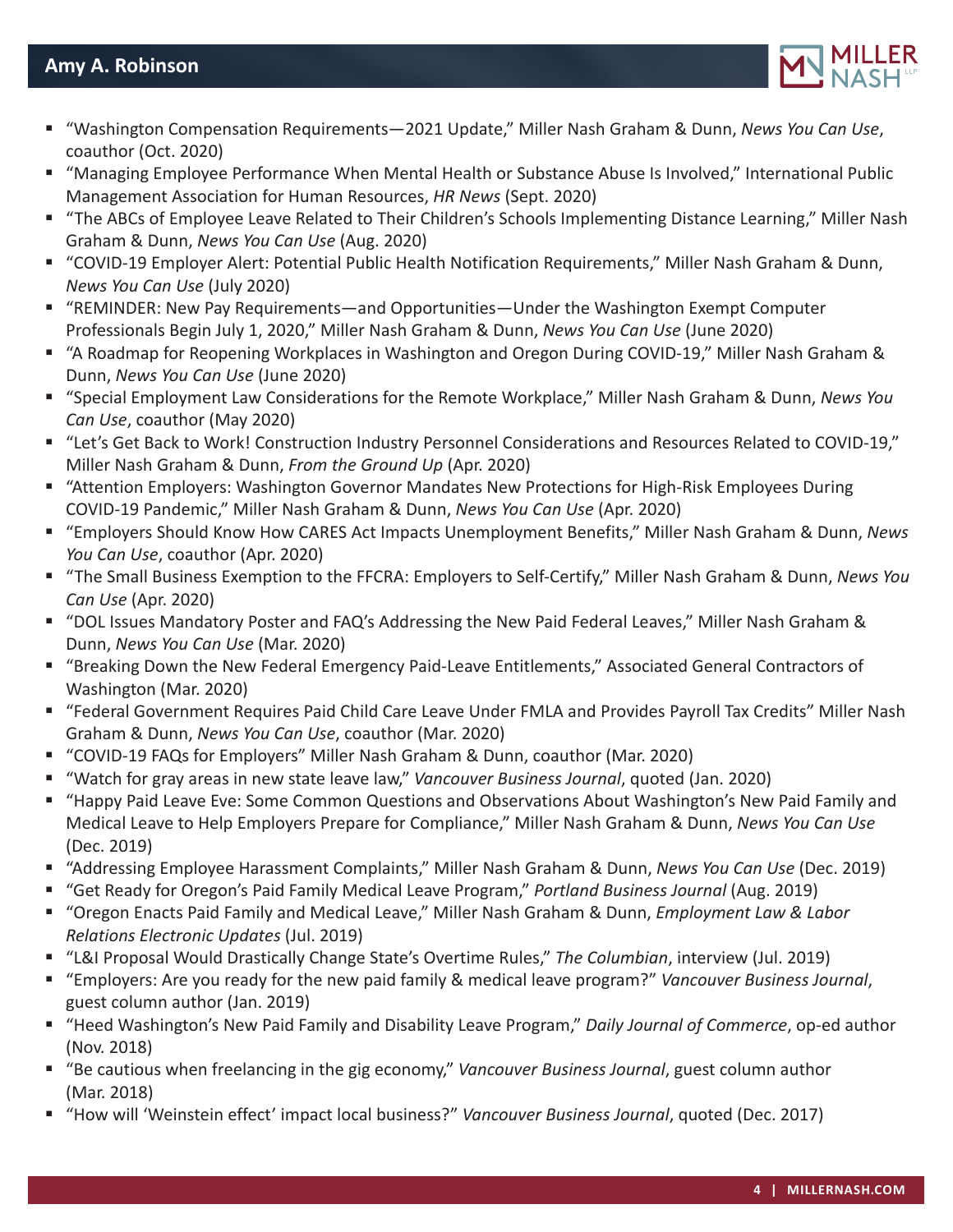

- "Mandatory paid sick leave requirement starts in January," *Vancouver Business Journal*, guest column author (Oct. 2017)
- "Does 'at-will' employment still exist in Oregon?" *Daily Journal of Commerce*, op-ed author (Apr. 2017)
- "Sick leave update: pitfalls and a prevailing wage wrinkle," *Daily Journal of Commerce*, op-ed author (Oct. 2016)
- "New Antidiscrimination Rule from the Office of Federal Contract Compliance Programs," *Cascade Business News* (Aug. 2016)
- "Overtime Law: Thought Leader Forum," Portland Business Journal (Aug. 2016)
- "Understanding upcoming changes to overtime rules," *Vancouver Business Journal*, guest column author (July 2016)
- "New Oregon minimum wage rules are nearly here," *Daily Journal of Commerce*, op-ed author (June 2016)
- "Resolutions for Oregon employers in 2016," *Daily Journal of Commerce*, op-ed author (Dec. 2015)
- "An Employment Lawyer's Rendition of Auld Lang Syne: When May Old Personnel Records be Forgot?" *Cascade Business News*, coauthor (Dec. 2015)
- "New sick law leaves some folks feeling ill," *Daily Journal of Commerce*, quoted (Nov. 2015)
- "Employee or Contractor? THAT is the Real Question," *Cascade Business News* (Apr. 2015)
- "Chapter 13: Independent Contractors," AOI, *Oregon Human Resources Manual* (2015-present)

## **Presentations**

Amy is a frequent speaker on various topics. Following is a listing of presentations since 2015. A complete list is available upon request.

- "Employment Law Update," Oregon Society of CPAs, Not-for-Profit Conference (Apr. 2022)
- "Luncheon Keynote: 2022 Legal Update for HR Professionals," Washington State SHRM, Employment Law & HR Conference (March 2022)
- "Hot Topics & FAQs," Miller Nash, The Latest COVID-19 Guidance for Employers: Vaccine Mandates and Accommodations Webinar (Feb. 2022)
- "Federal, State, Local and Labor Law Updates," Miller Nash, Employment Law Seminar (Dec. 2021)
- "Legal Update," Southwest Washington Society for Human Resource Management (SHRM), 2021 Virtual Annual Conference (Nov. 2021)
- "Legal Update," Southwest Washington Society for Human Resource Management (SHRM), November Luncheon (Nov. 2021)
- "Vaccine-Mandate Town Hall," Associated General Contractors of Washington (Sept. 2021)
- "Lunch Keynote: Handling Terminations with Confidence," Alaska Society for Human Resource Management (SHRM) State Council, Alaska State HR Conference (Sept. 2021)
- "Return to Work Issues in Alaska," Employment Law Alliance, Employment Matters Podcast Episode 278, guest speaker (Aug. 2021)
- "Mask Mandates & Safety in the Workplace—What You Need to Know as We Reopen," The Nonprofit Association of Oregon (June 2021)
- "What's Ahead? Key Legislative and Employment Updates," Miller Nash Graham & Dunn, webinar (Mar. 2021)
- "Keynote: 2021 Legal Update for HR Professionals," Washington State SHRM, Employment Law & Human Resources Conference (Mar. 2021)
- "Working Through the Pandemic–What about Vaccine Mandates?" Alaska Society for Human Resource Management (SHRM) State Council (Mar. 2021)
- "What Employers Need to Know about COVID-19 Vaccination Requirements," Better Business Bureau, Great West + Pacific region (Mar. 2021)
- "Navigating COVID-19 Vaccine Issues," Associated General Contractors of Washington, Safety Forum (Feb. 2021)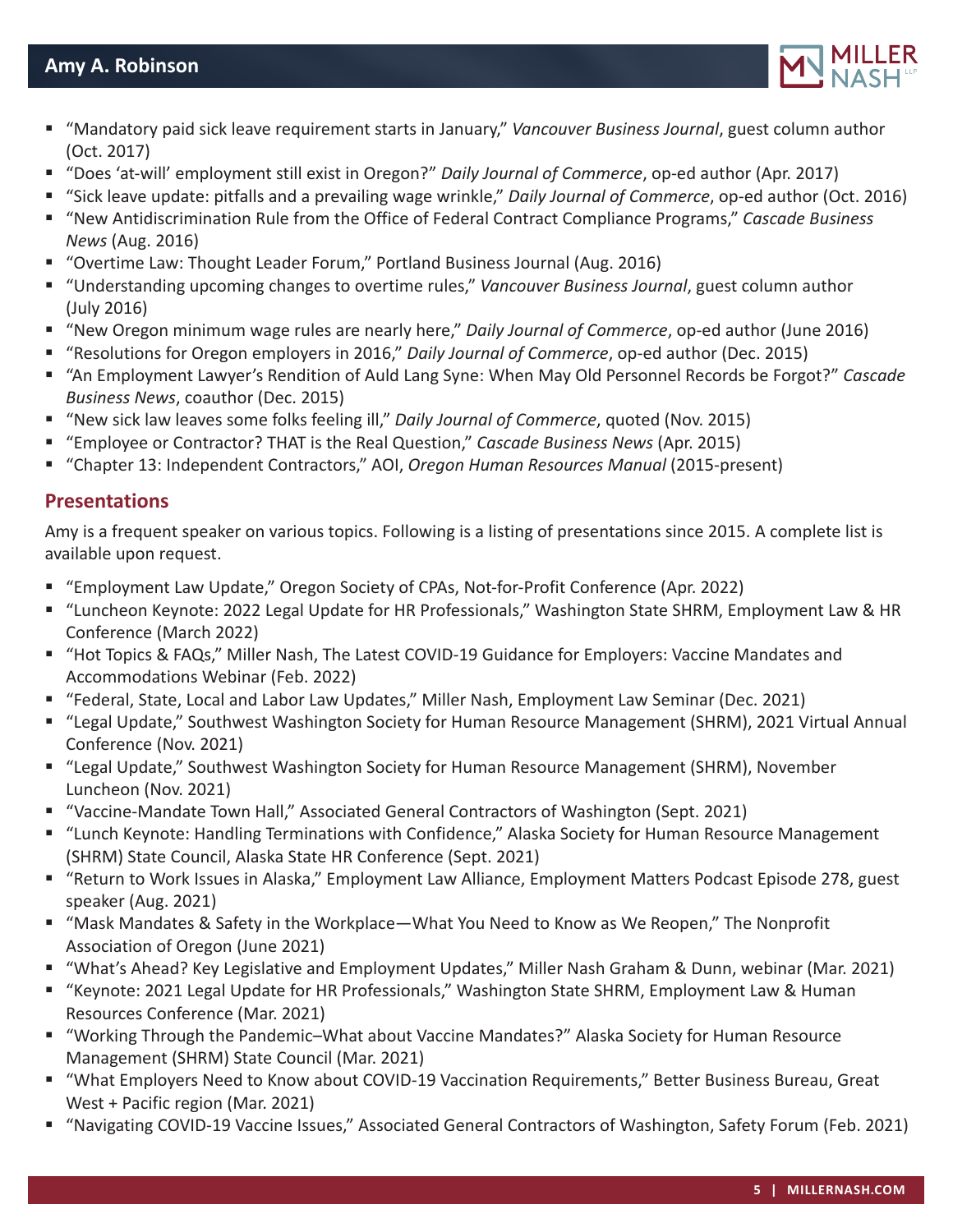

- "What Nonprofit Employers Need To Know About COVID-19 Vaccination Requirements," The Nonprofit Association of Oregon (Feb. 2021)
- "Before and After Fixer-Upper Reveals: 2020 Federal Employment Law Update," Miller Nash Graham & Dunn, Employment Law Seminar (Dec. 2020)
- "Siting the Foundation: Remote Workers in Different States," Miller Nash Graham & Dunn, Employment Law Seminar (Dec. 2020)
- "Where Do We Go From Here? A Practical New Year's Legal Update to Wind Up 2020," Southwest Washington Society for Human Resource Management (SHRM), luncheon (Dec. 2020)
- "Labor Laws: The New Normal," Oregon Bankers Association, Leadership Symposium (Dec. 2020)
- "November Safety Forum Current Best Practice in COVID-19 Management," Associated General Contractors of Washington (Nov. 2020)
- "Latest Updates on PPP Loans and COVID Paid Leave Tax Credits," Oregon Bioscience Association, Weekly Virtual Coffee Talk (Oct. 2020)
- "Return to Business (Reopening Offices)," Entrepreneur's Organization Seattle Chapter, webinar (Aug. 2020)
- "A Roadmap to Reopening: Return to Workplace Considerations for Service Trades Employers During the COVID-19 Pandemic," Better Business Bureau, webinar (July 2020)
- "A Roadmap to Reopening Washington: Return to Workplace Considerations for Employers," Society for Human Resource Management, webinar (June 2020)
- "Roadmap for Reopening Workplaces in OR & WA during COVID-19," American Council of Engineering Companies of Oregon, webinar (June 2020)
- "A Roadmap for Reopening Workplaces in Oregon & SW Washington," Oregon Bioscience Association, Bio, Business and Good Beans webinar series (June 2020)
- "Webcast: Protected Absences and Leave Compliance," The Seminar Group, Labor & Employment Law Conference (June 2020)
- "Fast 15: Families First Leave—Intermittent, Supplementation, and Exceptions," Miller Nash Graham & Dunn, On-Demand Employment Law Webinar Series (May 2020)
- "What All Employers Need to Know in Times of Coronavirus," Metropolitan Business Association, Virtual Lunch Meeting (Apr. 2020)
- "Tips For the End of the World: Legal Challenges Around COVID-19," The Initiative, webinar (Apr. 2020)
- "Protected Absences and Leave Compliance," The Seminar Group, Labor & Employment Law Conference (June 2020)
- "COVID-19 and Construction: Town Hall Conference Call (Session II)," Associated General Contractors of Washington (Mar. 2020)
- "COVID-19 Virtual Town Hall," Associated General Contractors of Washington (Mar. 2020)
- "Coronavirus in Construction Webinar: Key Issues and Best Practices for Projects and Personnel," Miller Nash Graham & Dunn, webinar (Mar. 2020)
- "Paid Family and Medical Leave Act," Washington State Auto Dealers Association, webinar (Dec. 2019)
- "Final Preparation for New Washington Employment Laws," Miller Nash Graham & Dunn, Breakfast Roundtable Series (Dec. 2019)
- "Course Corrections Ahead: An Update on New Laws to Avoid Running Aground," Miller Nash Graham & Dunn, Employment Law Seminar (Oct. 2019)
- "To Document, or Not, and Other Hot Topics in Employment," Miller Nash Graham & Dunn, Breakfast Roundtable Series (June 2019)
- "2018 Employment Law Update," Southwest Washington Society for Human Resource Management (SHRM) (Nov. 2018)